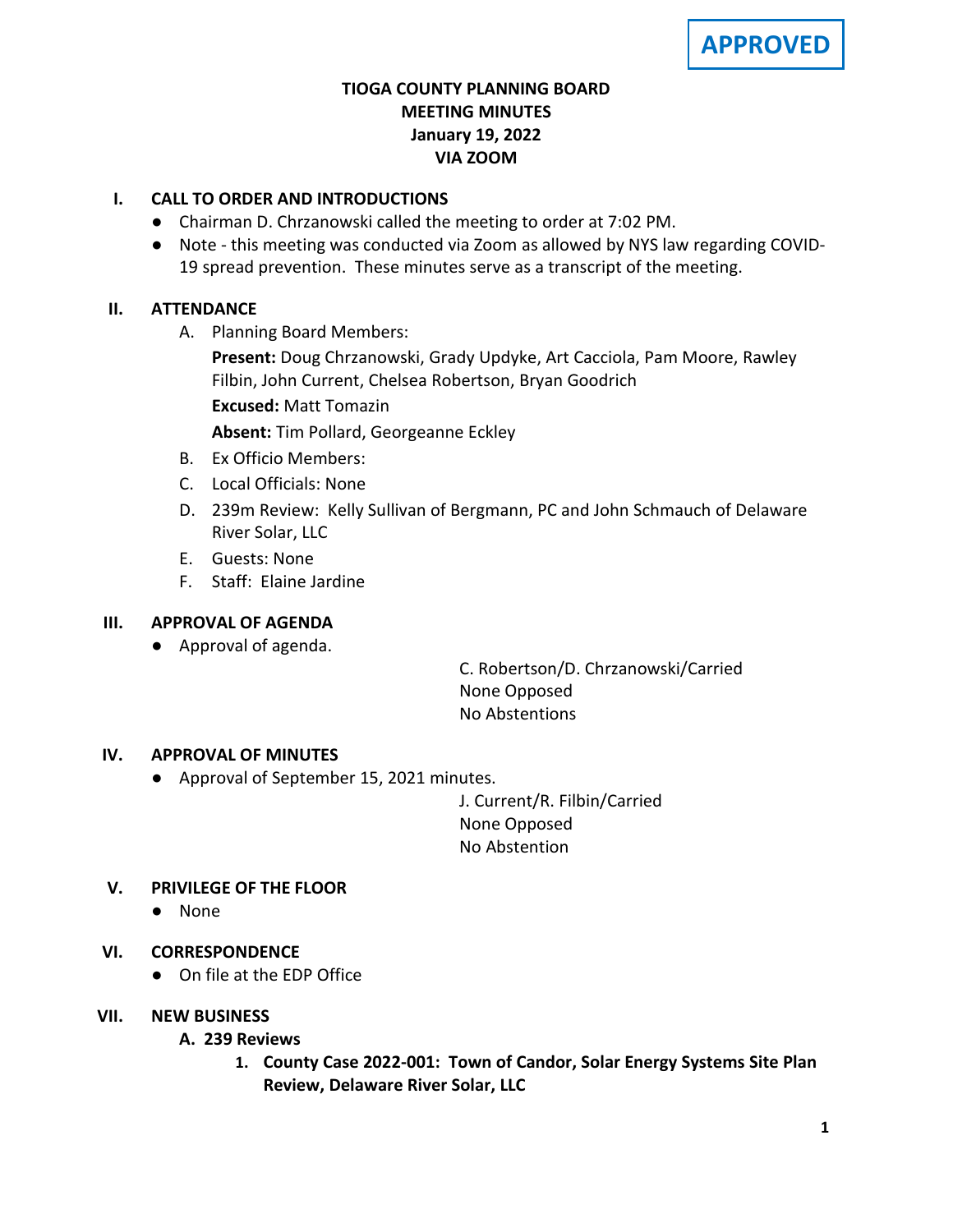The applicant is proposing to develop, construct and operate a 4.98MW /AC solar photovoltaic system via lease agreement with the property owner located at 45 Kelsey Road, which will occupy portions of all four stated tax map properties. The project will sit on approximately 30.2 acres of the total 167 acres. Renovus solar proposed a very similar project on this property back in 2016, but sold the project to Delaware River Solar. The particular location is the site of an old gravel mine, so the land is not suitable to grow agricultural crops. This Community Distributed Generation solar project will generate enough energy to provide 600 households with a reduced energy bill.

Earth disturbance will only occur for the construction of the driveway, equipment pads, underground electric trenching and posts. Solar panels will be installed on existing grade (no grading or earthwork) via a racking system that is supported by steel pile driven into the ground. The angled panels will measure three feet from the lower end to 10 feet on the higher end off the ground. The applicant will install an eight-foot high, wire mesh perimeter fence with locking gate surrounding the project facility. Access will be provided via an existing access drive from Spencer Road. Distance from the road and natural vegetation will screen the project from neighbors to the south and north respectively. Views from the east and west will be screened from residential uses mainly by distance, but vegetative screening will be considered if necessary. The applicant will develop a SWPPP and submit it to NYS DEC. There will be sufficient distance between module arrays to allow rainfall to infiltrate and flow in between arrays, allowing runoff to naturally infiltrate and drain over ground surface. The applicant located this project in a specific manner within the four properties intentionally to avoid both federally protected wetlands and the floodplain.

Construction is expected to take four months. The applicant has provided a Decommissioning Plan that states the project owner (and its successors or assigns) will incur the costs of decommissioning in the event of abandonment or at the end of project life.

The case is subject to 239 review because the parcel is within 500 feet of a State/County road and is within 500 feet of farm operations enrolled in the NYS Agricultural Districts program. The Town has completed and sent an Agricultural Data Statement form, included in the submitted materials.

Staff advises the County Planning Board recommend approval of the solar energy systems site plan review.

**Q. P. Moore** – Is this project location out of the floodplain? **A. E. Jardine** – Yes.

**Q. P. Moore** – How does this location rank on the Agricultural Preservation Priority map? **A. E. Jardine** – I did not look it up because of the prior gravel mining use and knowing the land could not be used for agricultural purposes. **P. Moore** – it looks like there could be lines running underneath this location for the manure going from the barn to the anaerobic digester.

**Q. J. Current** – Referring to line 756 of the Project Memorandum, will DRS provide a bond to the town for decommissioning? **A. J Schmauch** – Yes. DRS typically makes a cash deposit in a bank for the Town, with an annual agreed upon escalator. **P. Moore** – Is the escalator additional money deposited annually, or is the escalator just the relying on minimal bank interest? **A. J. Schmauch** – DRS makes additional payments annually.

**Q. J. Current** – Referring to line 774 of the Project Memorandum, does the manufacturer actually pay the project owner in advance to for the cost of recycling the project's parts and equipment? **A. J. Schmauch -** Yes.

**Motion to recommend approval of the solar energy systems site plan review:**

**D. Chrzanowski/C. Robertson/Not Carried**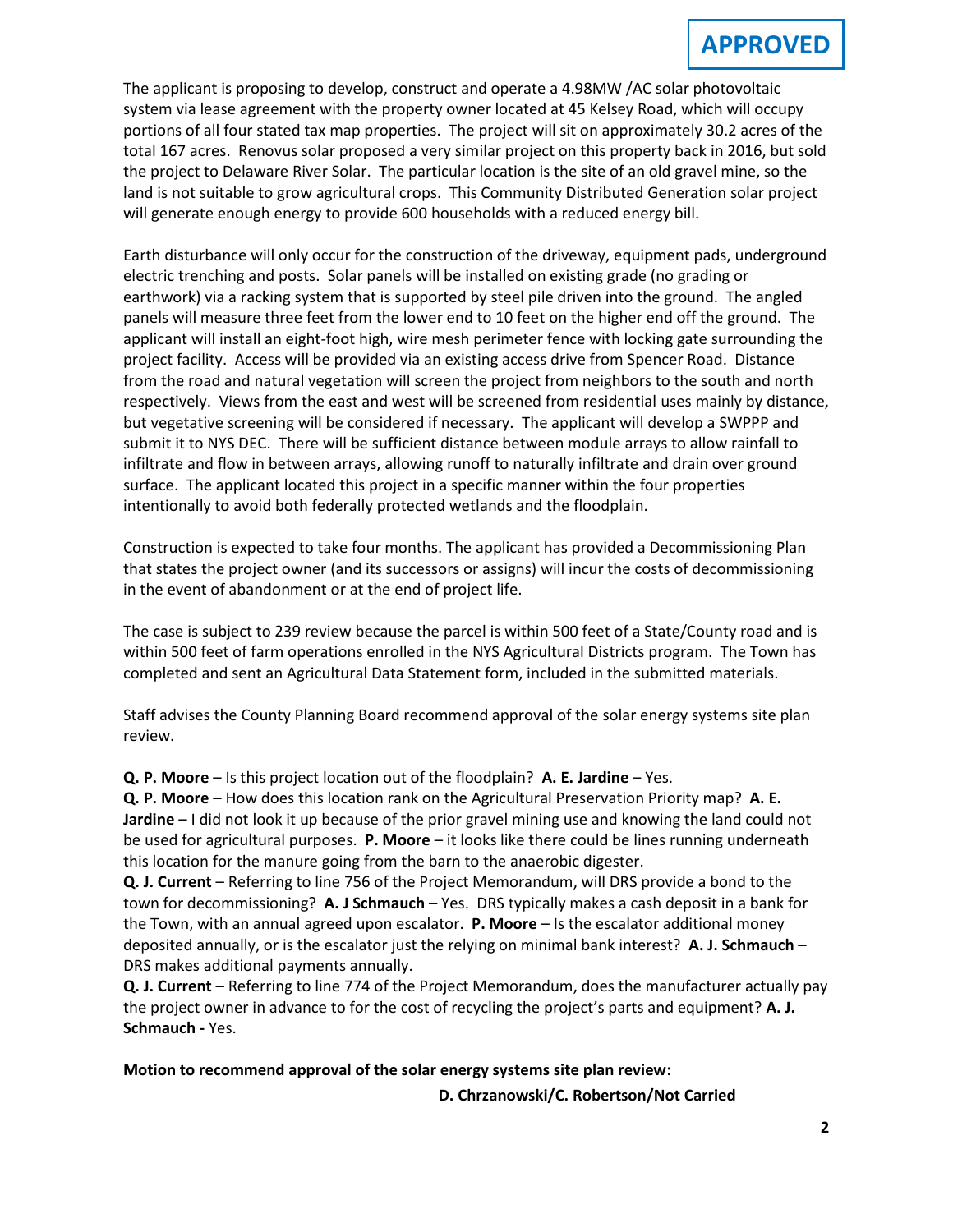**APPROVED**

**Yes 5 No 2 (P. Moore, G. Updyke) Abstention 1 (A. Cacciola)**

#### **VIII. REPORTS**

#### **A. A. Local Bits and Pieces**

- **1. Town of Candor** (A. Cacciola)
	- New town Code Enforcement Officer Paul Tubbs.
- **2. Town of Tioga** (D. Chrzanowski)
	- A new use of the Glenmary Inn will be coming to the TCPB for recommendation next month.
- **3. Town of Berkshire** (T. Pollard)
	- Not in attendance.
- **4. Alternate – Town of Owego** (B. Goodrich)
	- No report.
- **5. Town of Newark Valley** (M. Tomazin)
	- Not in attendance.
- **6. Town of Barton** (G. Updyke)
	- No report.
- **7. Town of Owego** (J. Current)
	- No report.
- **8. Town of Nichols** (P. Moore)
	- Village of Nichols now has an adult use cannabis "gifting" store.
- **9. Village of Waverly** (R. Filbin)
	- There are now four adult use cannabis "gifting" stores located on Broad Street.
- **10. Village of Owego** (G. Eckley)
	- Not in attendance.

#### **B. Staff Report:**

● Nothing more than was sent with the meeting packet.

#### **IX. OLD BUSINESS**

● TCPB members' terms – the last TCPB member roster E. Jardine provided contained very outdated term dates. E. Jardine has updated the terms and will resend the roster.

#### **X. ADJOURNMENT**

- A. Next Meeting February 16, 2022, @ 7:00 PM via Zoom.
- B. Motion made to adjourn at 7:54 PM. J. Current/C. Robertson/Carried.